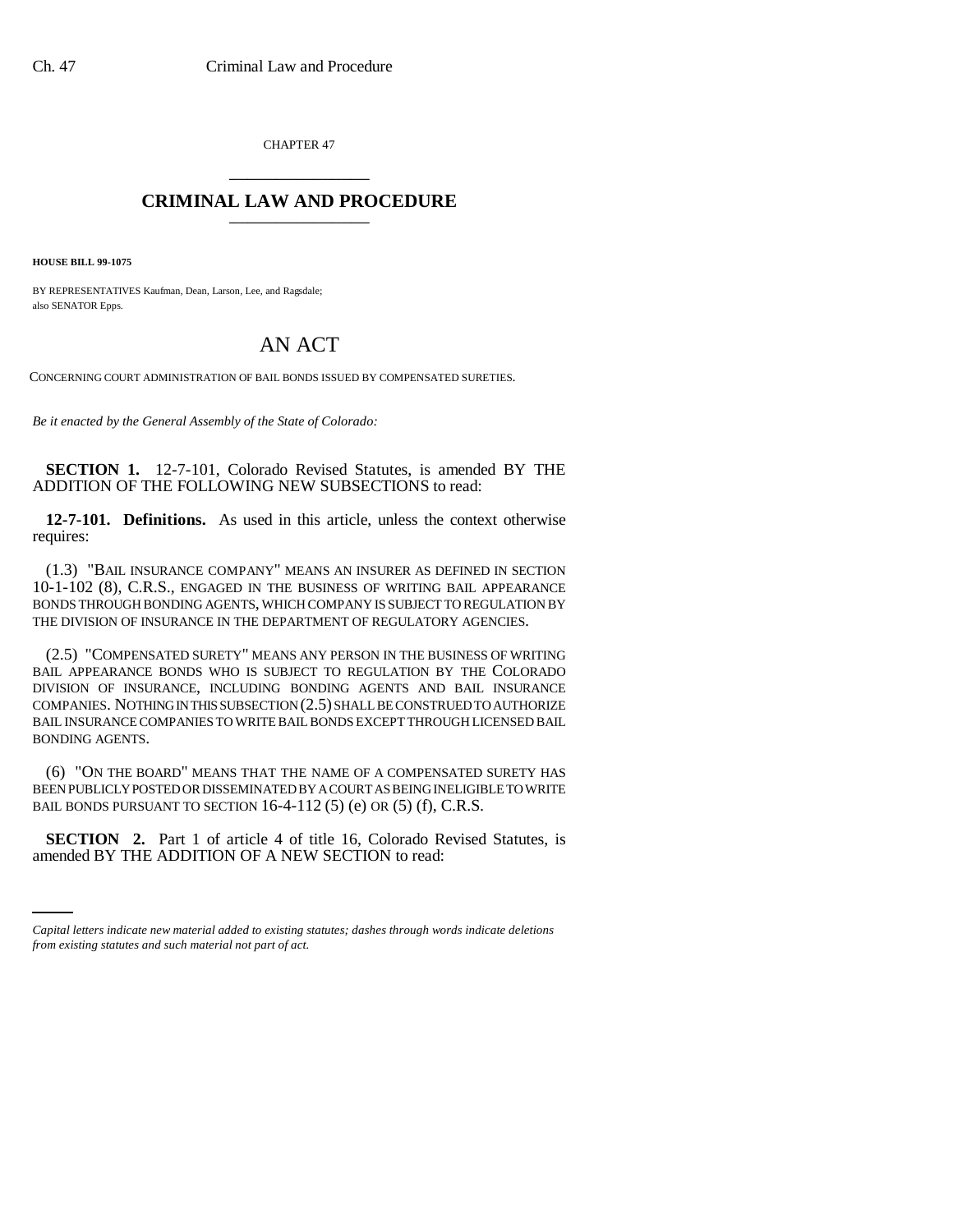**16-4-112. Enforcement procedures for compensated sureties.** (1) (a) THE GENERAL ASSEMBLY HEREBY FINDS, DETERMINES, AND DECLARES THAT THE SIMPLICITY, EFFECTIVENESS, AND UNIFORMITY OF BAIL FORFEITURE PROCEDURES APPLICABLE TO COMPENSATED SURETIES WHO ARE SUBJECT TO THE REGULATORY AUTHORITY OF THE COLORADO DIVISION OF INSURANCE ARE MATTERS OF STATEWIDE CONCERN.

(b) IT IS THE INTENT OF THE GENERAL ASSEMBLY IN ADOPTING THIS SECTION TO:

(I) ADOPT A BOARD SYSTEM THAT WILL SIMPLIFY AND EXPEDITE BAIL BOND FORFEITURE PROCEDURES BY AUTHORIZING COURTS TO BAR COMPENSATED SURETIES WHO FAIL TO PAY FORFEITURE JUDGMENTS FROM WRITING FURTHER BONDS:

(II) MINIMIZE THE NEED FOR DAY-TO-DAY INVOLVEMENT OF THE DIVISION OF INSURANCE IN ROUTINE FORFEITURE ENFORCEMENT; AND

(III) REDUCE COURT ADMINISTRATIVE WORKLOAD.

(2) AS USED IN THIS SECTION, UNLESS THE CONTEXT OTHERWISE REQUIRES:

(a) "BAIL INSURANCE COMPANY" MEANS AN INSURER AS DEFINED IN SECTION 10-1-102 (8), C.R.S., ENGAGED IN THE BUSINESS OF WRITING BAIL APPEARANCE BONDS THROUGH BONDING AGENTS, WHICH COMPANY IS SUBJECT TO REGULATION BY THE DIVISION OF INSURANCE IN THE DEPARTMENT OF REGULATORY AGENCIES.

(b) "BOARD SYSTEM" MEANS ANY REASONABLE METHOD ESTABLISHED BY A COURT TO PUBLICLY POST OR DISSEMINATE THE NAME OF ANY COMPENSATED SURETY WHO IS PROHIBITED FROM POSTING BAIL BONDS.

(c) "COMPENSATED SURETY" MEANS ANY PERSON IN THE BUSINESS OF WRITING BAIL APPEARANCE BONDS WHO IS SUBJECT TO REGULATION BY THE DIVISION OF INSURANCE IN THE DEPARTMENT OF REGULATORY AGENCIES, INCLUDING BONDING AGENTS AND BAIL INSURANCE COMPANIES. NOTHING IN THIS PARAGRAPH (c) SHALL BE CONSTRUED TO AUTHORIZE BAIL INSURANCE COMPANIES TO WRITE BAIL BONDS EXCEPT THROUGH LICENSED BAIL BONDING AGENTS.

(d) "ON THE BOARD" MEANS THAT THE NAME OF A COMPENSATED SURETY HAS BEEN PUBLICLY POSTED OR DISSEMINATED BY A COURT AS BEING INELIGIBLE TO WRITE BAIL BONDS PURSUANT TO PARAGRAPH (e) OR (f) OF SUBSECTION (5) OF THIS SECTION.

(3) EACH COURT OF RECORD IN THIS STATE SHALL IMPLEMENT A BOARD SYSTEM FOR THE RECORDING AND DISSEMINATION OF THE NAMES OF THOSE COMPENSATED SURETIES WHO ARE PROHIBITED FROM POSTING BAIL BONDS IN THE STATE DUE TO AN UNPAID JUDGMENT AS SET FORTH IN THIS SECTION.

(4) BY ENTERING INTO A BOND, EACH OBLIGOR, INCLUDING THE BOND PRINCIPAL AND COMPENSATED SURETY, SUBMITS TO THE JURISDICTION OF THE COURT AND ACKNOWLEDGES THE APPLICABILITY OF THE FORFEITURE PROCEDURES SET FORTH IN THIS SECTION.

(5) LIABILITY OF BOND OBLIGORS ON BONDS ISSUED BY COMPENSATED SURETIES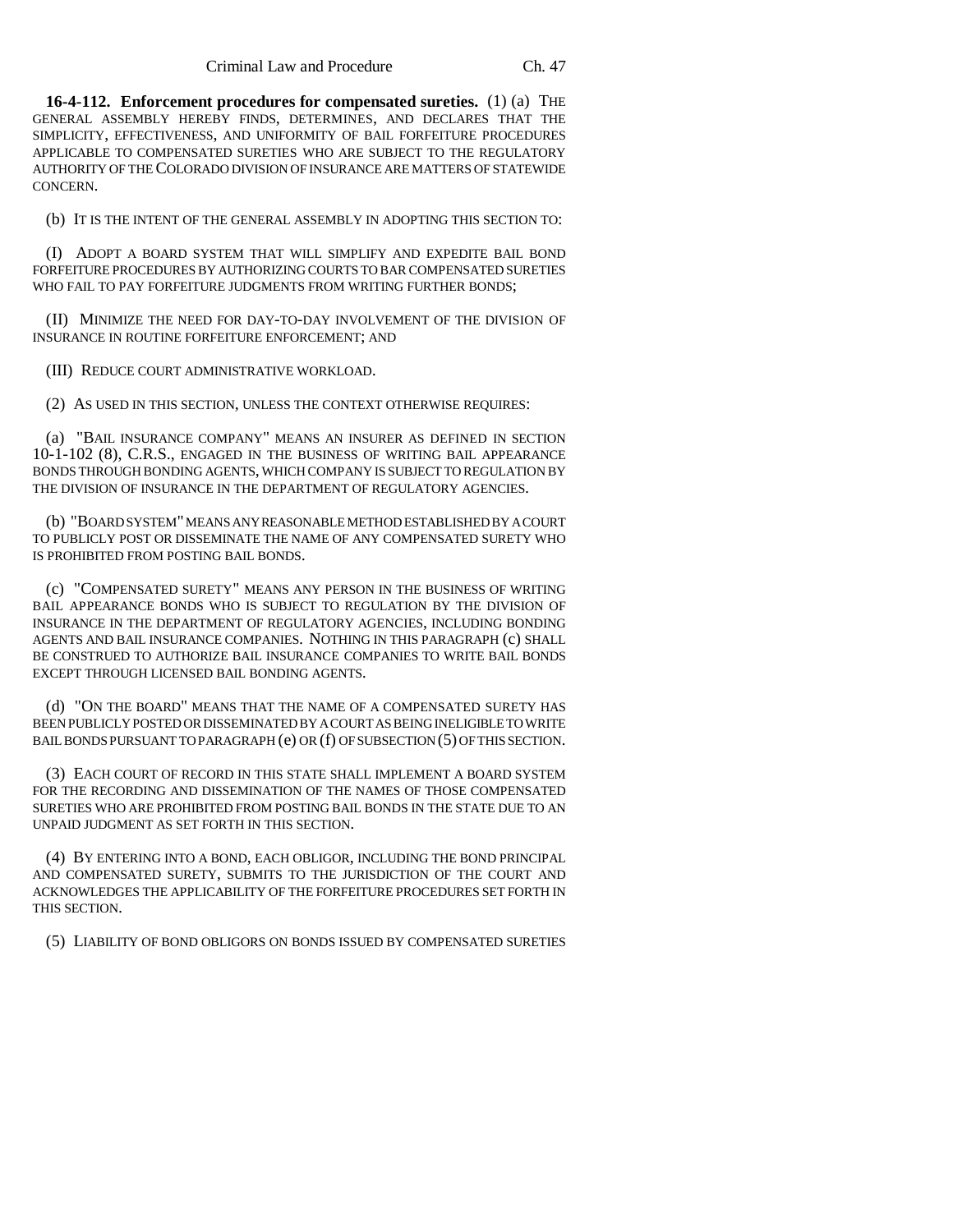MAY BE ENFORCED, WITHOUT THE NECESSITY OF AN INDEPENDENT ACTION, AS FOLLOWS:

(a) IN THE EVENT A DEFENDANT DOES NOT APPEAR BEFORE THE COURT AND IS IN VIOLATION OF THE PRIMARY CONDITION OF AN APPEARANCE BOND, THE COURT MAY DECLARE THE BOND FORFEITED.

(b) (I) IF A BOND IS DECLARED FORFEITED BY THE COURT, NOTICE OF THE BAIL FORFEITURE ORDER SHALL BE SERVED ON THE BONDING AGENT BY CERTIFIED MAIL AND ON THE BAIL INSURANCE COMPANY BY REGULAR MAIL WITHIN TEN DAYS AFTER THE ENTRY OF SAID FORFEITURE. IF THE COMPENSATED SURETY ON THE BOND IS A CASH BONDING AGENT, ONLY THE CASH BONDING AGENT SHALL BE NOTIFIED OF THE FORFEITURE. SERVICE OF NOTICE OF THE BAIL FORFEITURE ON THE DEFENDANT IS NOT REQUIRED.

(II) THE NOTICE DESCRIBED IN SUBPARAGRAPH (I) OF THIS PARAGRAPH (b) SHALL INCLUDE, BUT NEED NOT BE LIMITED TO:

(A) A STATEMENT INTENDED TO INFORM THE COMPENSATED SURETY OF THE ENTRY OF FORFEITURE;

(B) AN ADVISEMENT THAT THE COMPENSATED SURETY HAS THE RIGHT TO REQUEST A SHOW CAUSE HEARING PURSUANT TO SUBPARAGRAPH (III) OF THIS PARAGRAPH (b) WITHIN FIFTEEN DAYS AFTER RECEIPT OF NOTICE OF FORFEITURE, BY PROCEDURES SET BY THE COURT; AND

(C) AN ADVISEMENT THAT IF THE COMPENSATED SURETY DOES NOT REQUEST A SHOW CAUSE HEARING PURSUANT TO SUBPARAGRAPH (III) OF THIS PARAGRAPH (b), JUDGMENT SHALL BE ENTERED UPON EXPIRATION OF THIRTY DAYS FOLLOWING THE ENTRY OF FORFEITURE.

(III) A COMPENSATED SURETY, UPON WHOM NOTICE OF A BAIL FORFEITURE ORDER HAS BEEN SERVED, SHALL HAVE FIFTEEN DAYS AFTER RECEIPT OF NOTICE OF SUCH FORFEITURE TO REQUEST A HEARING TO SHOW CAUSE WHY JUDGMENT ON THE FORFEITURE SHOULD NOT BE ENTERED FOR THE STATE AGAINST THE COMPENSATED SURETY. SUCH REQUEST SHALL BE GRANTED BY THE COURT AND A HEARING SHALL BE SET WITHIN THIRTY DAYS AFTER ENTRY OF FORFEITURE OR AT THE COURT'S EARLIEST CONVENIENCE. AT THE CONCLUSION OF THE HEARING REQUESTED BY THE COMPENSATED SURETY, IF ANY, THE COURT MAY ENTER JUDGMENT FOR THE STATE AGAINST THE COMPENSATED SURETY, OR THE COURT MAY IN ITS DISCRETION ORDER FURTHER HEARINGS. UPON EXPIRATION OF THIRTY DAYS AFTER THE ENTRY OF FORFEITURE, THE COURT SHALL ENTER JUDGMENT FOR THE STATE AGAINST THE COMPENSATED SURETY IF THE COMPENSATED SURETY DID NOT REQUEST WITHIN FIFTEEN DAYS AFTER RECEIPT OF NOTICE OF SUCH FORFEITURE A HEARING TO SHOW CAUSE.

(IV) IF SUCH A SHOW CAUSE HEARING WAS TIMELY SET BUT THE HEARING DID NOT OCCUR WITHIN THIRTY DAYS AFTER THE ENTRY OF FORFEITURE, ANY ENTRY OF JUDGMENT AT THE CONCLUSION OF THE HEARING AGAINST THE COMPENSATED SURETY SHALL NOT BE VACATED ON THE GROUNDS THAT THE MATTER WAS NOT TIMELY HEARD. IF JUDGMENT IS ENTERED AGAINST A COMPENSATED SURETY UPON THE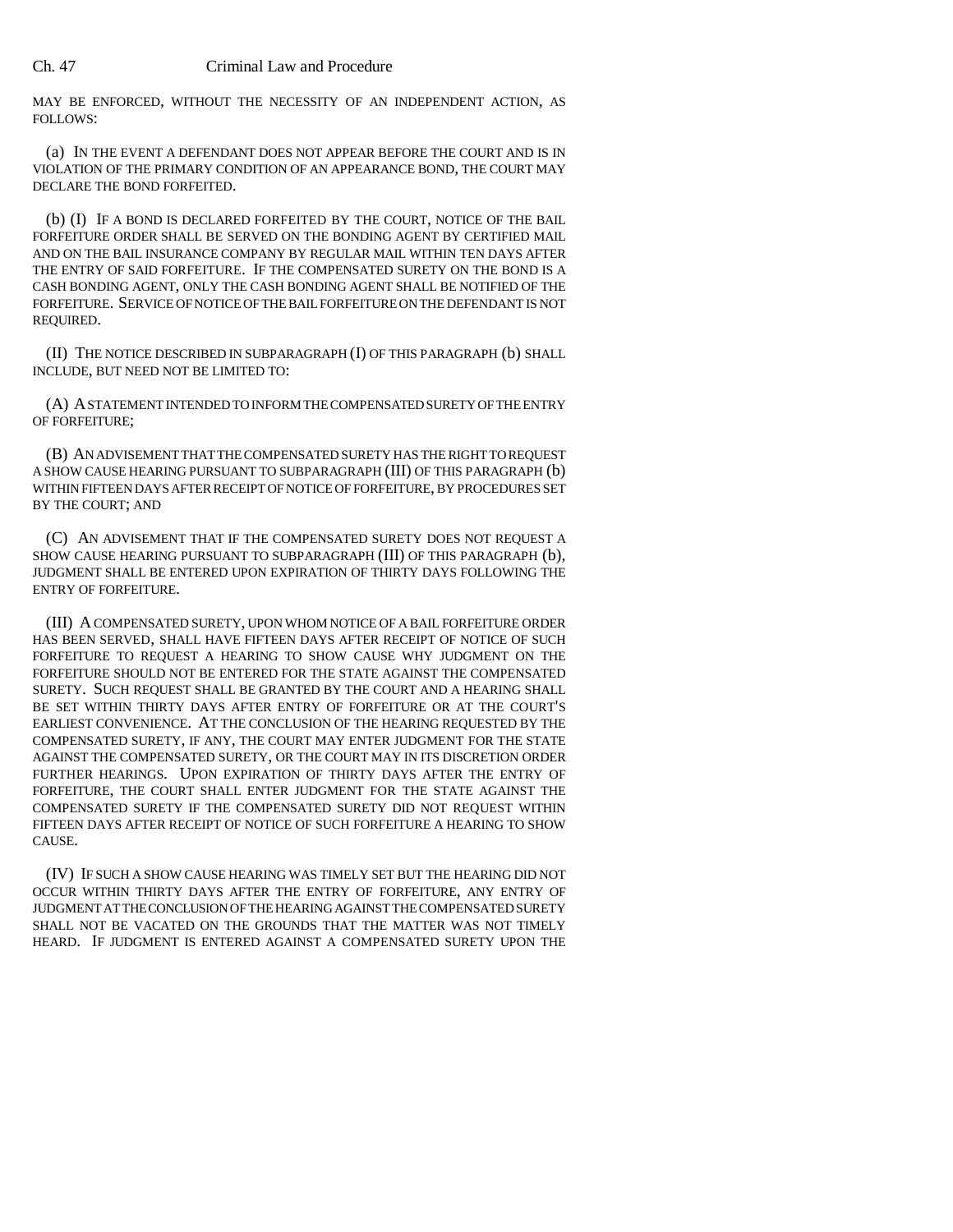CONCLUSION OF A REQUESTED SHOW CAUSE HEARING, AND SUCH HEARING DID NOT OCCUR WITHIN THIRTY DAYS AFTER THE ENTRY OF FORFEITURE, EXECUTION UPON SAID JUDGMENT SHALL BE AUTOMATICALLY STAYED FOR NO MORE THAN ONE HUNDRED TWENTY DAYS AFTER ENTRY OF FORFEITURE.

(V) IF AT ANY TIME PRIOR TO THE ENTRY OF JUDGMENT, THE DEFENDANT APPEARS IN COURT, EITHER VOLUNTARILY OR IN CUSTODY AFTER SURRENDER OR ARREST, THE COURT SHALL ON ITS OWN MOTION DIRECT THAT THE BAIL FORFEITURE BE SET ASIDE AND THE BOND EXONERATED, AT THE TIME THE DEFENDANT FIRST APPEARS IN COURT; EXCEPT THAT, IF THE STATE EXTRADITES SUCH DEFENDANT, ALL NECESSARY AND ACTUAL COSTS ASSOCIATED WITH SUCH EXTRADITION SHALL BE BORNE BY THE SURETY UP TO THE AMOUNT OF THE BOND.

(c) EXECUTION UPON SAID BAIL FORFEITURE JUDGMENT SHALL BE AUTOMATICALLY STAYED FOR NINETY DAYS FROM THE DATE OF ENTRY OF JUDGMENT; EXCEPT THAT, IF JUDGMENT IS ENTERED AGAINST A COMPENSATED SURETY UPON THE CONCLUSION OF A REQUESTED SHOW CAUSE HEARING, AND SUCH HEARING DID NOT OCCUR WITHIN THIRTY DAYS AFTER THE ENTRY OF FORFEITURE, THE JUDGMENT SHALL BE AUTOMATICALLY STAYED AS SET FORTH IN SUBPARAGRAPH (IV) OF PARAGRAPH (b) OF THIS SUBSECTION (5).

(d) UPON THE EXPIRATION OF THE STAY OF EXECUTION DESCRIBED IN PARAGRAPH (c) OF THIS SUBSECTION (5), THE BAIL FORFEITURE JUDGMENT SHALL BE PAID FORTHWITH BY THE COMPENSATED SURETY, IF NOT PREVIOUSLY PAID, UNLESS THE DEFENDANT APPEARS IN COURT, EITHER VOLUNTARILY OR IN CUSTODY AFTER SURRENDER OR ARREST, OR THE COURT ENTERS AN ORDER GRANTING AN ADDITIONAL STAY OF EXECUTION OR OTHERWISE VACATES THE JUDGMENT.

(e) IF A BAIL FORFEITURE JUDGMENT IS NOT PAID ON OR BEFORE THE EXPIRATION DATE OF THE STAY OF EXECUTION DESCRIBED IN PARAGRAPH (c) OF THIS SUBSECTION (5), THE NAME OF THE BONDING AGENT SHALL BE PLACED ON THE BOARD OF THE COURT THAT ENTERED THE JUDGMENT. THE BONDING AGENT SHALL BE PROHIBITED FROM EXECUTING ANY FURTHER BAIL BONDS IN THIS STATE UNTIL THE JUDGMENT GIVING RISE TO PLACEMENT ON THE BOARD IS SATISFIED, VACATED, OR OTHERWISE DISCHARGED BY ORDER OF THE COURT.

(f) IF A BAIL FORFEITURE JUDGMENT REMAINS UNPAID FOR THIRTY DAYS AFTER THE NAME OF THE BONDING AGENT IS PLACED ON THE BOARD, THE COURT SHALL SEND NOTICE BY CERTIFIED MAIL TO THE BAIL INSURANCE COMPANY FOR WHOM THE BONDING AGENT HAS EXECUTED THE BOND THAT IF SAID JUDGMENT IS NOT PAID WITHIN FIFTEEN DAYS AFTER THE DATE OF MAILING OF SAID NOTICE, THE NAME OF THE BAIL INSURANCE COMPANY SHALL BE PLACED ON THE BOARD AND SUCH COMPANY SHALL BE PROHIBITED FROM EXECUTING ANY FURTHER BAIL BONDS IN THIS STATE UNTIL THE JUDGMENT GIVING RISE TO PLACEMENT ON THE BOARD IS SATISFIED, VACATED, OR OTHERWISE DISCHARGED BY ORDER OF THE COURT.

(g) A COMPENSATED SURETY SHALL BE REMOVED FORTHWITH FROM THE BOARD ONLY AFTER EVERY JUDGMENT FOR WHICH THE COMPENSATED SURETY WAS PLACED ON THE BOARD IS SATISFIED, VACATED, OR DISCHARGED OR STAYED BY ENTRY OF AN ADDITIONAL STAY OF EXECUTION. NO COMPENSATED SURETY SHALL BE PLACED ON THE BOARD IN THE ABSENCE OF THE NOTICE REQUIRED BY PARAGRAPH (b) OR (f) OF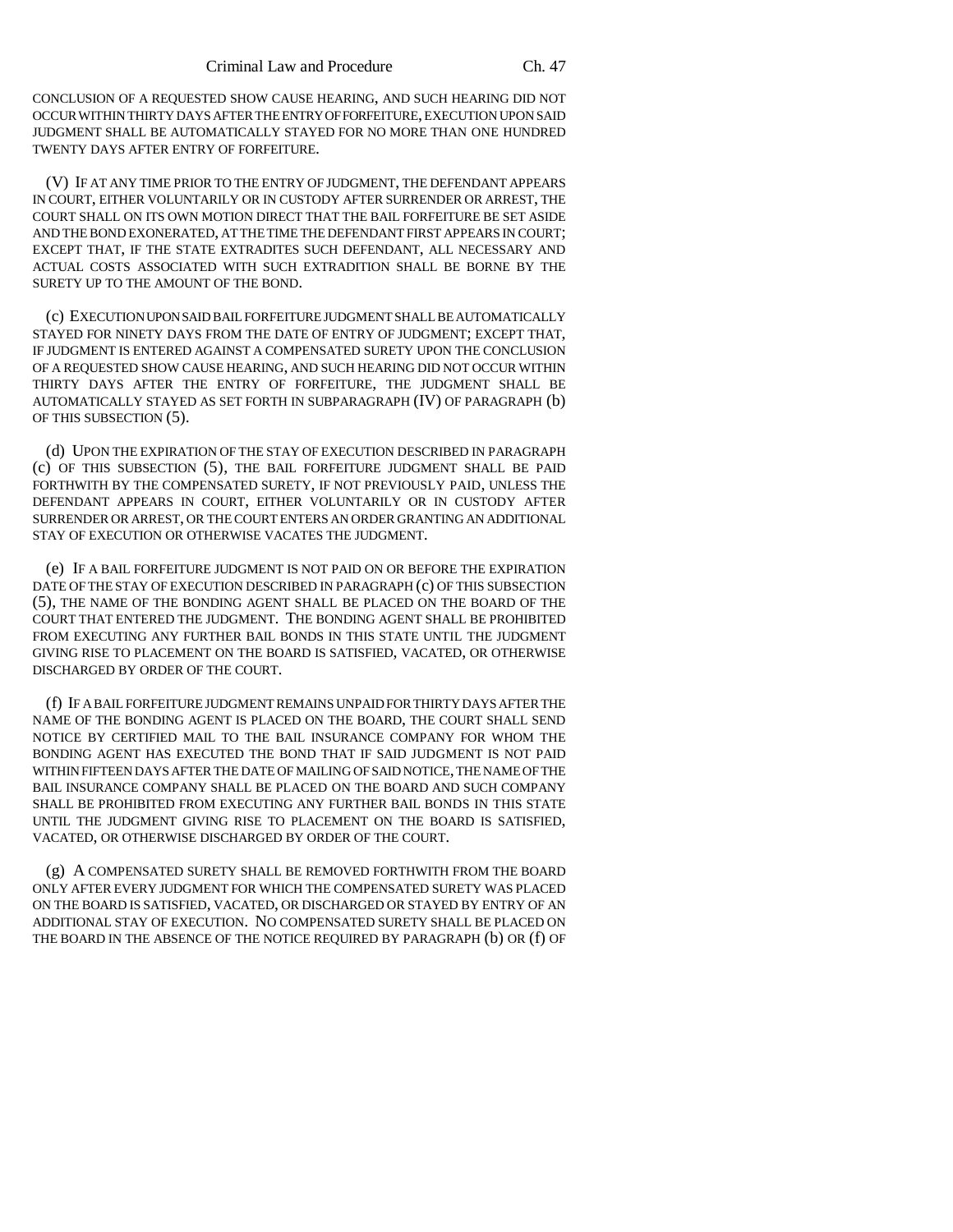## THIS SUBSECTION (5).

(h) THE COURT MAY ORDER THAT A BAIL FORFEITURE JUDGMENT BE VACATED AND SET ASIDE OR THAT EXECUTION THEREON BE STAYED UPON SUCH CONDITIONS AS THE COURT MAY IMPOSE, IF IT APPEARS THAT JUSTICE SO REQUIRES.

(i) A COMPENSATED SURETY SHALL BE EXONERATED FROM LIABILITY UPON THE BOND BY SATISFACTION OF THE BAIL FORFEITURE JUDGMENT, SURRENDER OF THE DEFENDANT, OR BY ORDER OF THE COURT. IF THE DEFENDANT APPEARS IN COURT, EITHER VOLUNTARILY OR IN CUSTODY AFTER SURRENDER OR ARREST, WITHIN NINETY DAYS AFTER THE ENTRY OF JUDGMENT, THE COURT, AT THE TIME THE DEFENDANT FIRST APPEARS IN COURT, SHALL ON ITS OWN MOTION DIRECT THAT THE BAIL FORFEITURE JUDGMENT BE VACATED AND THE BOND EXONERATED; EXCEPT THAT, IF THE STATE EXTRADITES SUCH DEFENDANT, ALL NECESSARY AND ACTUAL COSTS ASSOCIATED WITH SUCH EXTRADITION SHALL BE BORNE BY THE SURETY UP TO THE AMOUNT OF THE BOND.

(j) IF, WITHIN ONE YEAR AFTER PAYMENT OF THE BAIL FORFEITURE JUDGMENT, THE COMPENSATED SURETY EFFECTS THE APPREHENSION OR SURRENDER OF THE DEFENDANT AND PROVIDES REASONABLE NOTICE TO THE COURT TO WHICH THE BOND RETURNS THAT THE DEFENDANT IS AVAILABLE FOR EXTRADITION, THE COURT SHALL VACATE THE JUDGMENT AND ORDER A REMISSION OF THE AMOUNT PAID ON THE BOND LESS ANY NECESSARY AND ACTUAL COSTS INCURRED BY THE STATE AND THE SHERIFF WHO HAS ACTUALLY EXTRADITED THE DEFENDANT.

(k) BAIL BONDS SHALL BE DEEMED VALID NOTWITHSTANDING THE FACT THAT A BOND MAY HAVE BEEN WRITTEN BY A COMPENSATED SURETY WHO HAS BEEN PLACED ON THE BOARD PURSUANT TO PARAGRAPH (e) OR (f) OF THIS SUBSECTION (5) AND IS OTHERWISE PROHIBITED FROM WRITING BAIL BONDS. THE INELIGIBILITY OF A COMPENSATED SURETY TO WRITE BONDS BECAUSE THE NAME OF THE COMPENSATED SURETY HAS BEEN PLACED ON THE BOARD PURSUANT TO PARAGRAPH (e) OR (f) OF THIS SUBSECTION (5) SHALL NOT BE A DEFENSE TO LIABILITY ON ANY APPEARANCE BOND ACCEPTED BY A COURT.

(l) THE AUTOMATIC STAY OF EXECUTION UPON A BAIL FORFEITURE JUDGMENT AS DESCRIBED IN PARAGRAPH (c) OF THIS SUBSECTION (5) SHALL EXPIRE PURSUANT TO ITS TERMS UNLESS THE DEFENDANT APPEARS AND SURRENDERS TO THE COURT HAVING JURISDICTION OR SATISFIES THE COURT THAT APPEARANCE AND SURRENDER BY THE DEFENDANT WAS IMPOSSIBLE AND WITHOUT FAULT BY SUCH DEFENDANT. THE COURT MAY ORDER THAT A FORFEITURE BE SET ASIDE AND JUDGMENT VACATED AS SET FORTH IN PARAGRAPH (h) OF THIS SUBSECTION (5).

**SECTION 3.** 16-4-109, Colorado Revised Statutes, is amended BY THE ADDITION OF A NEW SUBSECTION to read:

**16-4-109. Disposition of security deposits upon forfeiture or termination of bond.** (5) THE PROVISIONS OF THIS SECTION SHALL NOT APPLY TO APPEARANCE BONDS WRITTEN BY COMPENSATED SURETIES, AS DEFINED IN SECTION 16-4-112 (2) (c), WHICH BONDS SHALL BE SUBJECT TO THE PROVISIONS OF SECTION 16-4-112.

**SECTION 4.** 12-7-103 (3), Colorado Revised Statutes, is amended to read: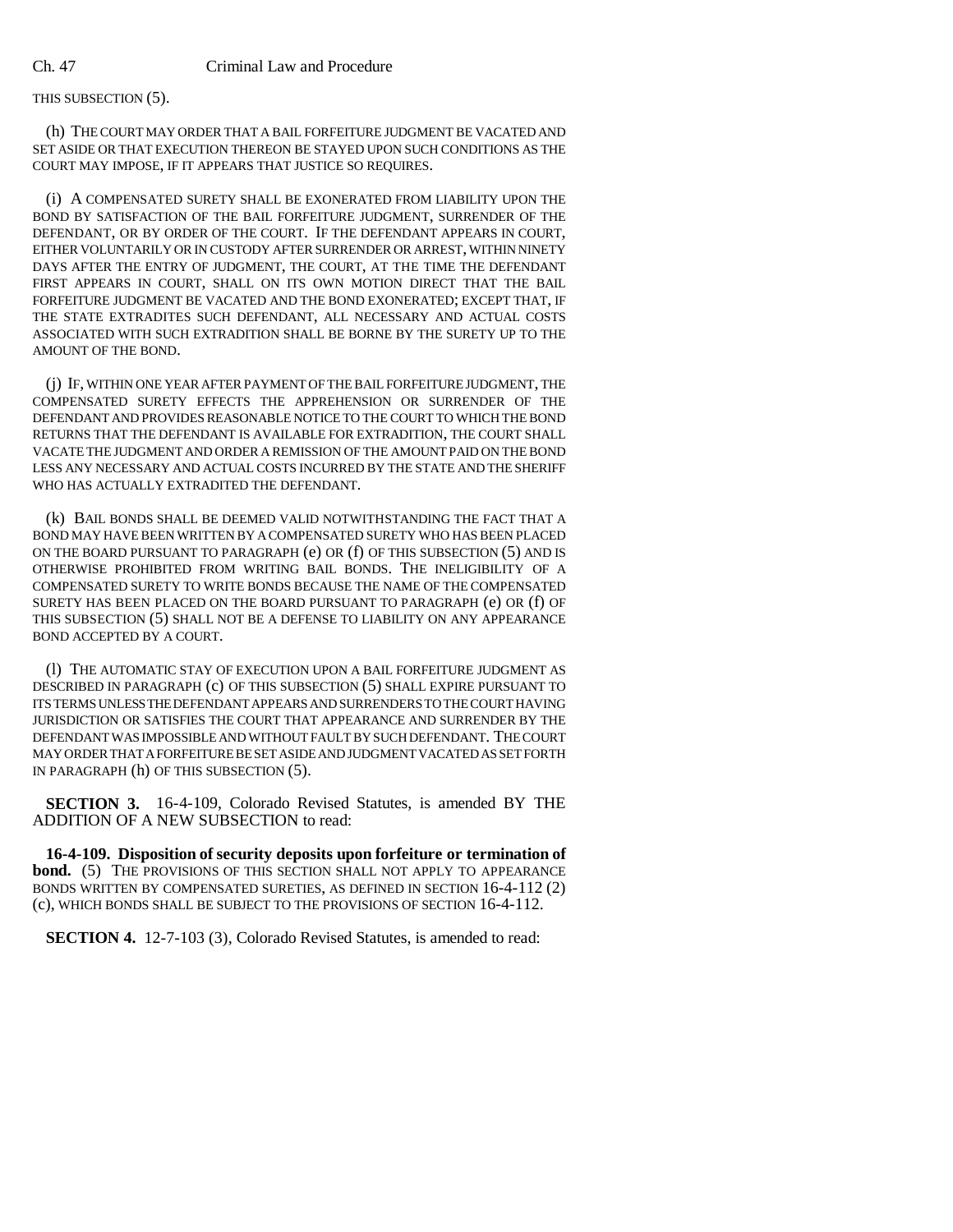**12-7-103. License requirements - application - qualification bond - forfeiture.** (3) (a) Each applicant who is to be authorized as a cash bonding agent pursuant to section 12-7-102 (1) shall be required to post a qualification bond in the amount of fifty thousand dollars with the division. The bond shall be to the people of the state of Colorado in favor of any court in this state, whether municipal, county, district, or other court. Any qualification bond for a cash bail bonding agent shall also be to the commissioner and the division to fulfill the purposes of this section. In the event of a forfeiture of a cash bonding agent's qualification bond, the division shall have priority over all other claimants to such bond. Such bond shall be conditioned upon full and prompt payment into the court ordering such bond forfeited. Bail bonding agents authorized as cash bonding agents pursuant to section 12-7-102 (1) may only issue bonds in accordance with the provisions of section  $16-4-104$  (1) (b) (III), C.R.S. In the event of a QUALIFICATION bond forfeiture, a cash bonding agent shall be prohibited from writing new bail bonds until the qualification bond is restored to fifty thousand dollars.

(b) If any bond issued by a cash bonding agent is declared forfeited, and judgment is entered thereon by a court of proper jurisdiction, and the judgment is served upon the bail bonding agent, personally or by certified mail, within ten days after the entry of said judgment, and the amount of the bond is not paid within a reasonable time to be determined by the court but not less than forty-five days or more than ninety days, such IF THE NAME OF A CASH BONDING AGENT IS PLACED ON THE BOARD PURSUANT TO SECTION 16-4-112 (5) (e), C.R.S., AND REMAINS ON THE BOARD FOR THE SAME FORFEITURE FOR MORE THAN THIRTY CONSECUTIVE DAYS, THE court THAT PLACED THE NAME OF THE CASH BONDING AGENT ON THE BOARD shall order the division to declare the qualification bond of such cash bonding agent to be forfeited after a hearing as provided in section 12-7-106 (2). The division shall then order the cash bonding agent on the qualification bond to deposit with the court an amount equal to the amount of the bond issued by such cash bonding agent and declared forfeited by the court or the amount of the qualification bond, whichever is the smaller amount. The division shall suspend the license of such cash bonding agent until such time as all forfeitures and judgments ordered and entered against the cash bonding agent have been certified as paid or vacated by order of a court of record and another qualification bond in the required amount is posted with the division.

(c) If any bond issued by a surety and bail bonding agent is declared forfeited by a court of proper jurisdiction, notice of any judgment entered thereon must be served upon both the surety and bail bonding agent, personally or by certified mail, within ten days after the entry of said judgment. If the judgment is not paid within a reasonable time, to be determined by the court, but not less than forty-five days or more than ninety days, IF THE NAME OF A BAIL BONDING AGENT, OTHER THAN A CASH BONDING AGENT, IS PLACED ON THE BOARD PURSUANT TO SECTION  $16-4-112(5)$  (e), C.R.S., AND REMAINS ON THE BOARD FOR THE SAME FORFEITURE FOR MORE THAN FORTY-FIVE CONSECUTIVE DAYS, the court THAT PLACED THE NAME OF THE BAIL BONDING AGENT ON THE BOARD shall order the division to suspend the license of said bail bonding agent, after hearing pursuant to section 10-2-801, C.R.S., until such time as all forfeitures and judgments ordered and entered against said bail bonding agent have been certified as paid or vacated by order of a court of record. IF THE BAIL FORFEITURE JUDGMENT IS NOT PAID WITHIN FIFTEEN DAYS AFTER THE NAME OF A BAIL INSURANCE COMPANY HAS BEEN PLACED ON THE BOARD PURSUANT TO SECTION  $16-4-112$  (5) (f), C.R.S., the division shall also order the surety BAIL INSURANCE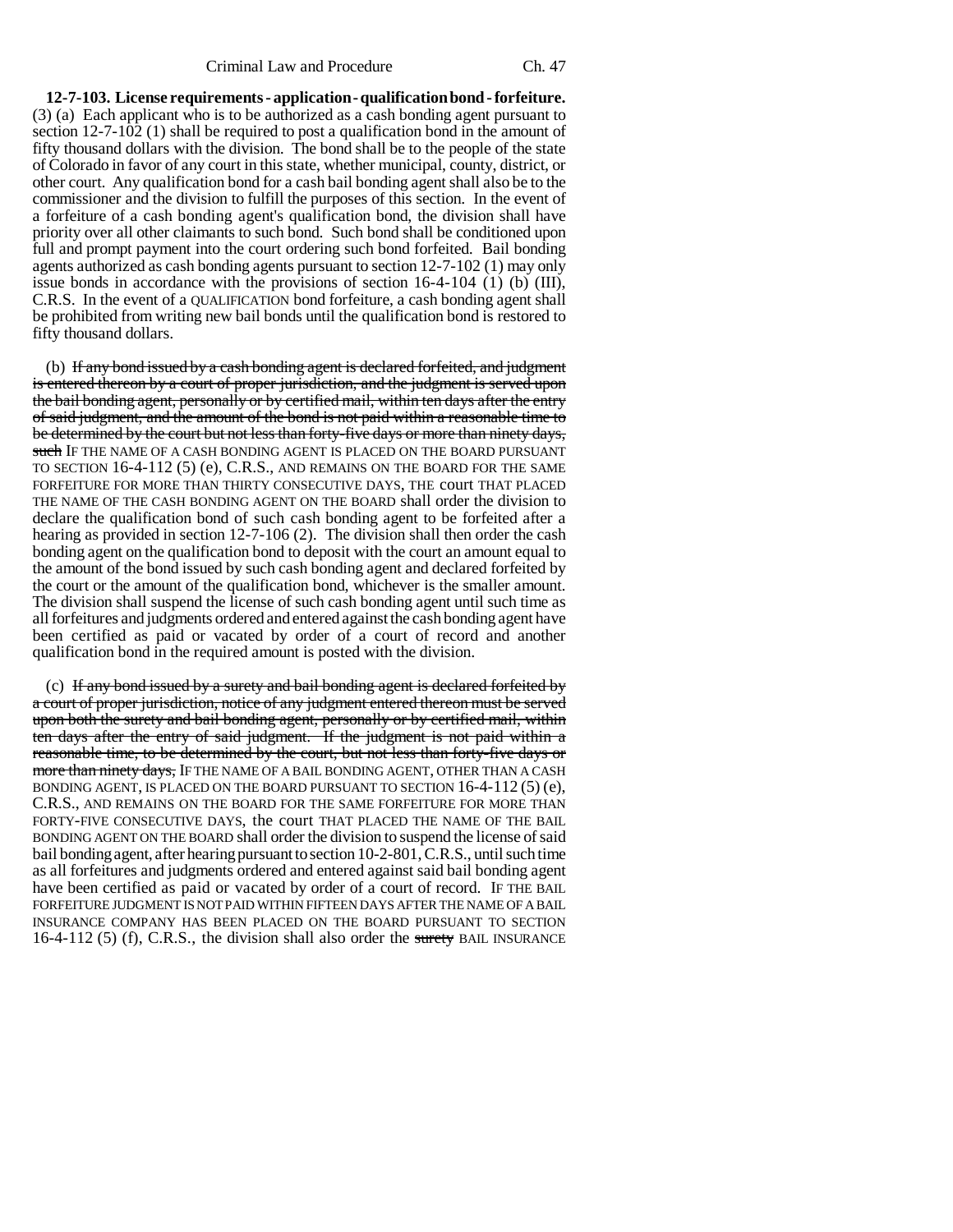## Ch. 47 Criminal Law and Procedure

COMPANY on the bond to pay the judgment after notice and hearing pursuant to sections 24-4-104 and 24-5-105, C.R.S.

**SECTION 5.** 12-7-106 (1) (d), Colorado Revised Statutes, is amended, and the said 12-7-106 (1) is further amended BY THE ADDITION OF A NEW PARAGRAPH, to read:

**12-7-106. Denial, suspension, revocation, and refusal to renew license hearing - alternative civil penalty.** (1) The division shall deny, suspend, revoke, or refuse to renew, as may be appropriate, the license of any person engaged in the business of bail bonding agent for any of the following reasons:

(d) <del>Default in payment to the court if any bond issued by a bonding agent is</del> forfeited by order of the court; FAILURE TO SATISFY, PAY, OR OTHERWISE DISCHARGE A BAIL FORFEITURE JUDGMENT AFTER HAVING HIS OR HER NAME PLACED ON THE BOARD PURSUANT TO SECTION 16-4-112(5) (e), C.R.S., FOR MORE THAN FORTY-FIVE CONSECUTIVE DAYS FOR THE SAME FORFEITURE;

(k) CONTINUING TO EXECUTE BAIL BONDS IN ANY COURT IN THIS STATE WHILE ON THE BOARD PURSUANT TO SECTION 16-4-112 (5) (e), C.R.S., WHERE THE BAIL FORFEITURE JUDGMENT THAT RESULTED IN BEING PLACED ON THE BOARD HAS NOT BEEN PAID, STAYED, VACATED, EXONERATED, OR OTHERWISE DISCHARGED.

**SECTION 6.** 12-7-109 (1) (g), Colorado Revised Statutes, is amended to read:

**12-7-109. Prohibited activities - penalties.** (1) It is unlawful for any licensee under this article to engage in any of the following activities:

(g) Act as a bail bonding agent in any court of record in this state if such licensee is in default in securing any person's bond WHILE THE NAME OF SUCH LICENSEE IS ON THE BOARD PURSUANT TO SECTION 16-4-112 (5) (e), C.R.S., OR UNDER ANY CIRCUMSTANCE WHERE A LICENSEE HAS FAILED TO PAY A BAIL FORFEITURE JUDGMENT AFTER ALL APPLICABLE STAYS OF EXECUTION HAVE EXPIRED AND THE BOND HAS NOT BEEN OTHERWISE EXONERATED OR DISCHARGED;

**SECTION 7.** 16-4-103 (3), Colorado Revised Statutes, is amended to read:

**16-4-103. Fixing of bail and conditions of bail bond.** (3) In any instance of bond forfeiture or judgment ordered by the court where bond is made by persons other than A COMPENSATED SURETY, AS DEFINED IN SECTION  $16-4-112$  (2) (c), OR the defendant, the judge shall issue notice of declared forfeiture or judgment and afford an opportunity for hearing under section 16-4-110 to all persons pledging security for the defendant's appearance, to show cause, if any, why their security should not be declared forfeit and due the court. No judicial order or disposition of security pledged by third parties shall affect an order of forfeiture entered against a defendant except as may be expressly provided by the court.

**SECTION 8. Effective date - applicability.** This act shall take effect July 1, 1999, and shall apply to bonds forfeited on or after said date.